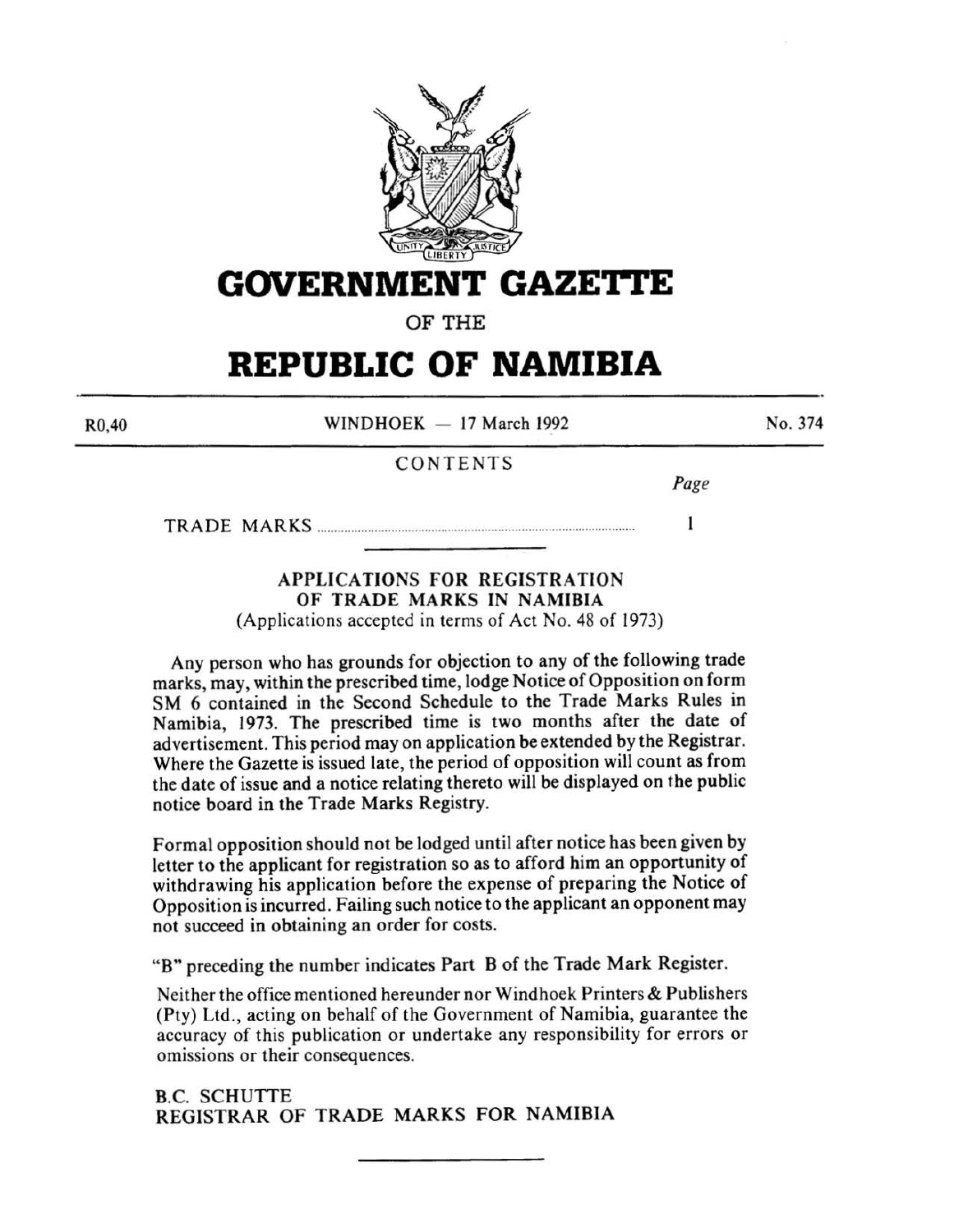# **ASSIGMENT WITH GOODWILL REGISTERED FROM ...1.....12....1991. TO ..3.1.....12.....1991**

| NO.      | EFFECTIVE DATE OF<br><b>ASSIGNMENT</b> | PRESENT PROPRIETOR      | FORMER PROPRIETOR      |
|----------|----------------------------------------|-------------------------|------------------------|
| 87/0746  | $31 - 01 - 1990$                       | VARITY HOLDINGS         | VARITY CORPORATION     |
| 87/0747  |                                        | <b>LIMITED</b>          |                        |
| 88/0025  |                                        |                         |                        |
| B86/0904 | $20 - 06 - 1991$                       | Protea Pharmaceuticals  | Lagamed (Pty) Limited  |
| 88/0080  |                                        | (Pty) Limited           |                        |
| 88/0081  |                                        |                         |                        |
| 88/1106  |                                        |                         |                        |
| 88/1107  |                                        |                         |                        |
| 85/1115  | $4 - 11 - 1991$                        | Acoustical Fibreglass   | Acoustical Fibreglass  |
| 86/0369  |                                        | Insulation (Mnfg) (Pty) | Insulation (Mnfg)(Pty) |
| 86/0370  |                                        | Limited                 | Limited Known as AFI   |
| 86/0371  |                                        |                         | Properties (Pty) Ltd.  |
| 86/0372  |                                        |                         |                        |
| 69/246   |                                        |                         |                        |
| 86/0171  |                                        |                         |                        |
| 4324/58  |                                        |                         |                        |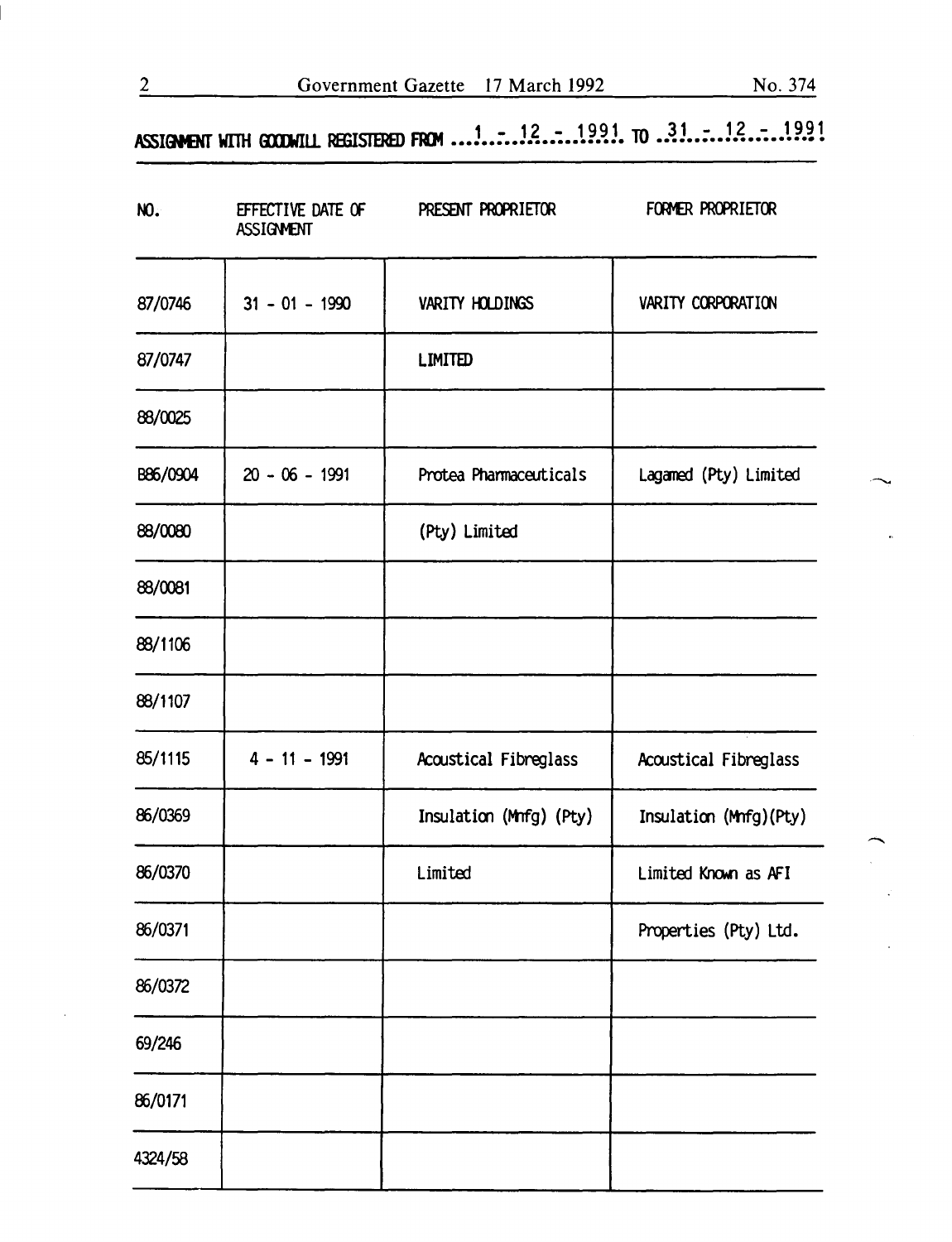## ASSIGNMENT WITHOUT COODWILL

| NO.       | EFFECTIVE DATE<br>OF ASSIGNMENT | PRESENT PROPRIETOR   | FORMER PROPRIETOR |
|-----------|---------------------------------|----------------------|-------------------|
| 1700/47/1 | $21 - 10 - 1991$                | Avalon International | Ohlsson's Cape    |
| 1700/47/2 |                                 | Incorporated         | Breweries Limited |
| 1701/47/1 |                                 |                      |                   |
| 1701/47/2 |                                 |                      |                   |
| 7518/66/1 |                                 |                      |                   |
| 7518/66/2 |                                 |                      |                   |
| 7519/66/1 |                                 |                      |                   |
| 7519/66/2 |                                 |                      |                   |
| 7520/66/1 |                                 |                      |                   |
| 7520/66/2 |                                 |                      |                   |
| 7521/66/1 |                                 |                      |                   |
| 7521/66/2 |                                 |                      |                   |
| 7522/66/1 |                                 |                      |                   |
| 7522/66/2 |                                 |                      |                   |
| 7523/66/1 |                                 |                      |                   |
| 7523/66/2 |                                 |                      |                   |
| 72/208    |                                 |                      |                   |
| 74/0575   |                                 |                      |                   |
| 78/528    |                                 |                      |                   |
| 78/672    |                                 |                      |                   |
| 79/255    |                                 |                      |                   |
|           |                                 |                      |                   |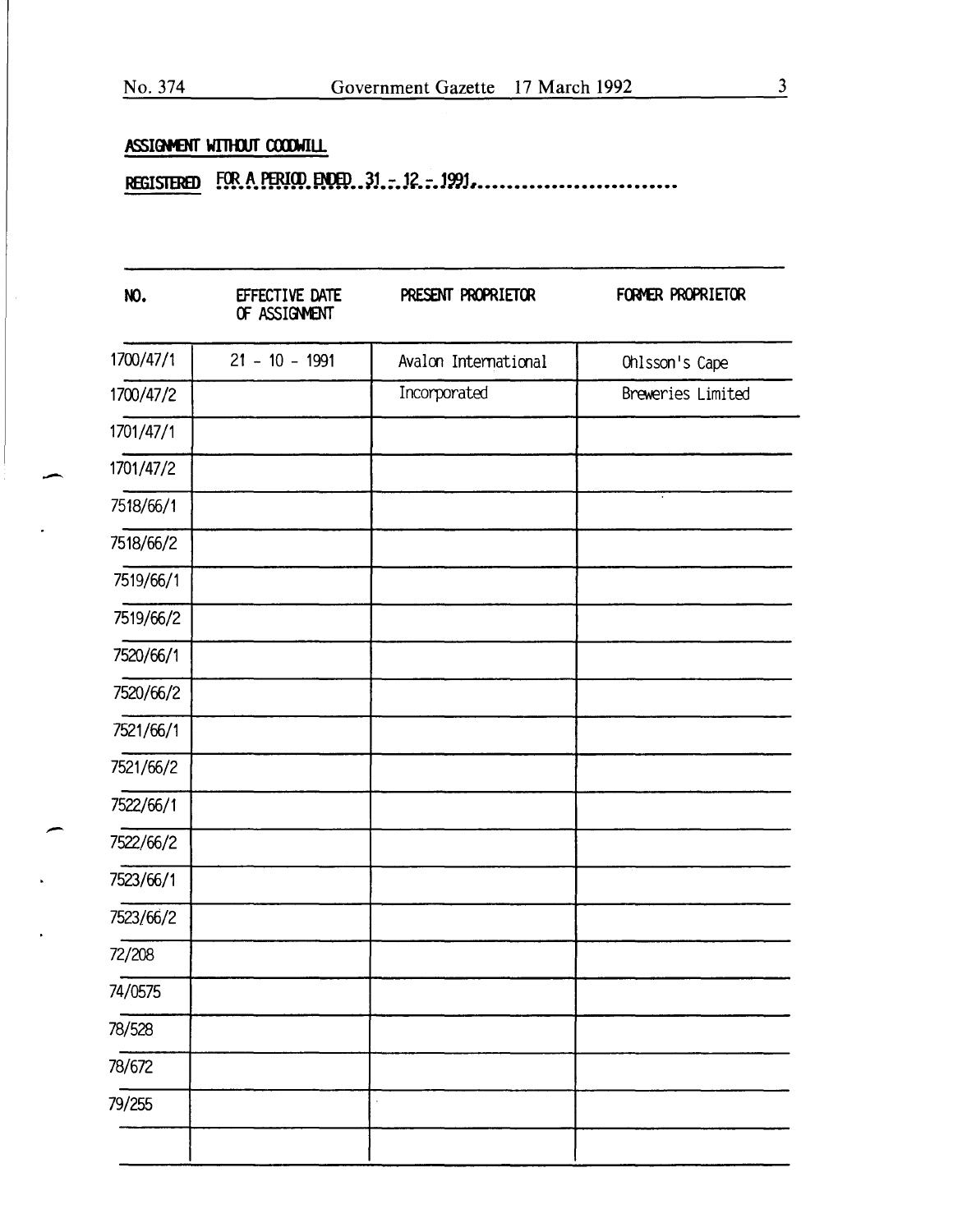| <b>REGISTERED</b> |                                 |                    | --------------------------- |
|-------------------|---------------------------------|--------------------|-----------------------------|
| NO.               | EFFECTIVE DATE<br>OF ASSIGNMENT | PRESENT PROPRIETOR | FORMER PROPRIETOR           |
| 79/277            |                                 |                    |                             |
| 79/0617           |                                 |                    |                             |
| B79/1527          | $\alpha$                        |                    |                             |
| B79/1578          |                                 | $\sim$             |                             |
| 84/0322           |                                 |                    |                             |
| 84/0896           |                                 |                    |                             |
| 84/0897           |                                 |                    |                             |
| 84/0898           |                                 |                    |                             |
| 84/0899           |                                 |                    |                             |
| 84/0900           |                                 |                    |                             |
| 84/0901           |                                 |                    |                             |
| 84/0941           |                                 |                    |                             |
| 84/0942           |                                 |                    |                             |
| 84/1084           |                                 |                    |                             |
| 85/0376           |                                 |                    |                             |
| 85/0377           |                                 |                    |                             |
| 85/0378           |                                 |                    |                             |
| 85/0379           |                                 |                    |                             |
| 686/0203          |                                 |                    |                             |
| 87/0535           |                                 |                    |                             |
| 88/1544           |                                 |                    |                             |
| 89/1042           |                                 |                    |                             |

4 Government Gazette 17 March 1992

No. 374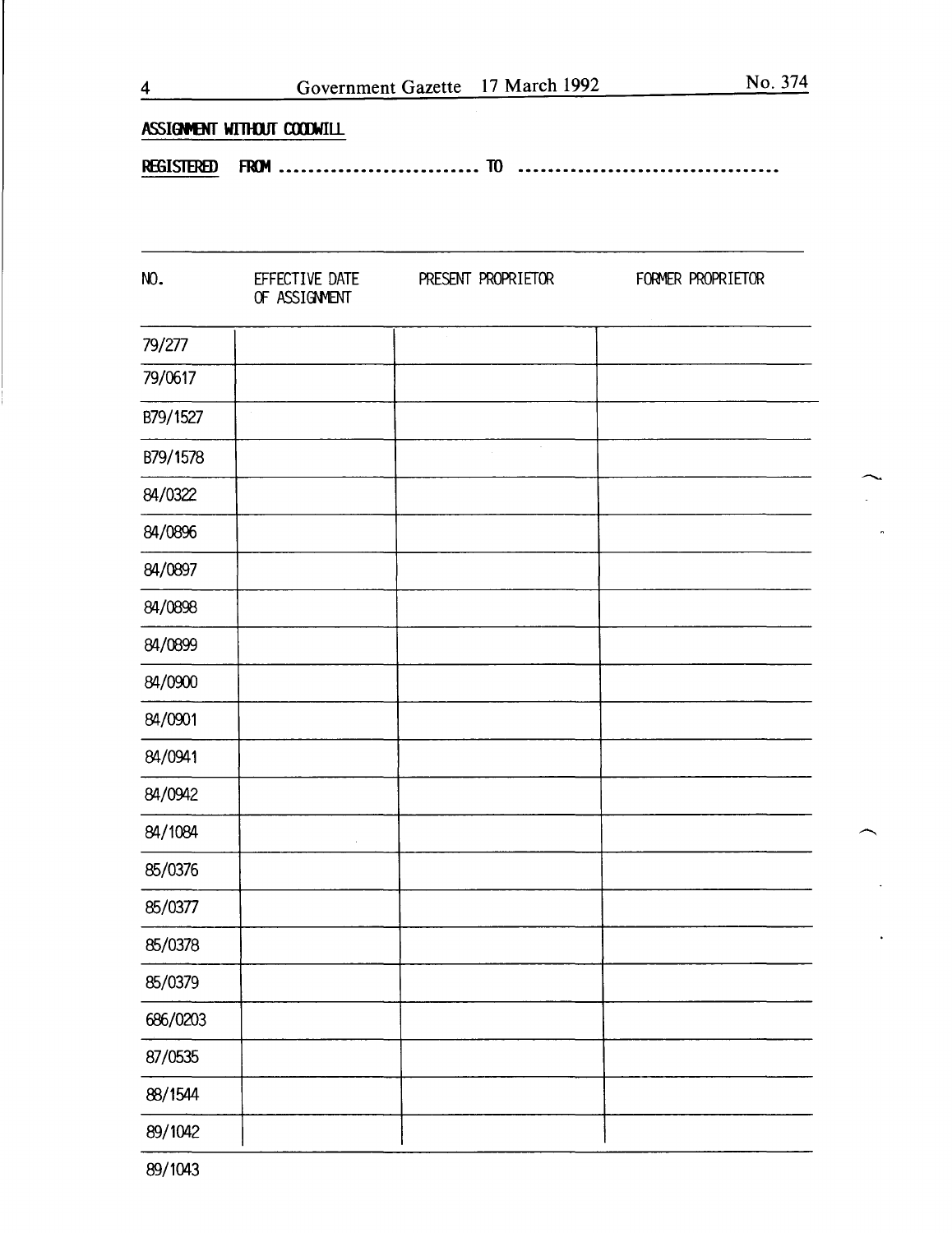# ASSIGNENT WITHOUT COODWILL

| NO.       | EFFECTIVE DATE<br>OF ASSIGNMENT | PRESENT PROPRIETOR   | FORMER PROPRIETOR           |
|-----------|---------------------------------|----------------------|-----------------------------|
| 3344/55/1 | $21 - 10 - 1991$                | Avalon International | The South African Breweries |
| 3344/55/2 |                                 | Incorporated         | Limited                     |
| 3345/55/1 |                                 |                      |                             |
| 3345/55/2 |                                 |                      |                             |
| 3347/55/1 |                                 |                      |                             |
| 3347/55/2 |                                 |                      |                             |
| 3348/55/1 |                                 |                      |                             |
| 3348/55/2 |                                 |                      |                             |
| 5220/60   |                                 |                      |                             |
| 7524/66/1 |                                 |                      |                             |
| 7524/66/2 |                                 |                      |                             |
| 7525/66/1 |                                 |                      |                             |
| 7525/66/2 |                                 |                      |                             |
| 7526/66/1 |                                 |                      |                             |
| 7526/66/2 |                                 |                      |                             |
| 7527/66/1 |                                 |                      |                             |
| 69/417    |                                 |                      |                             |
| 69/418    |                                 |                      |                             |
| 72/209    |                                 |                      |                             |
| 74/0577   |                                 |                      |                             |
| 74/0578   |                                 |                      |                             |
| 75/0176   |                                 |                      |                             |
| 75/0421   |                                 |                      |                             |

75/0422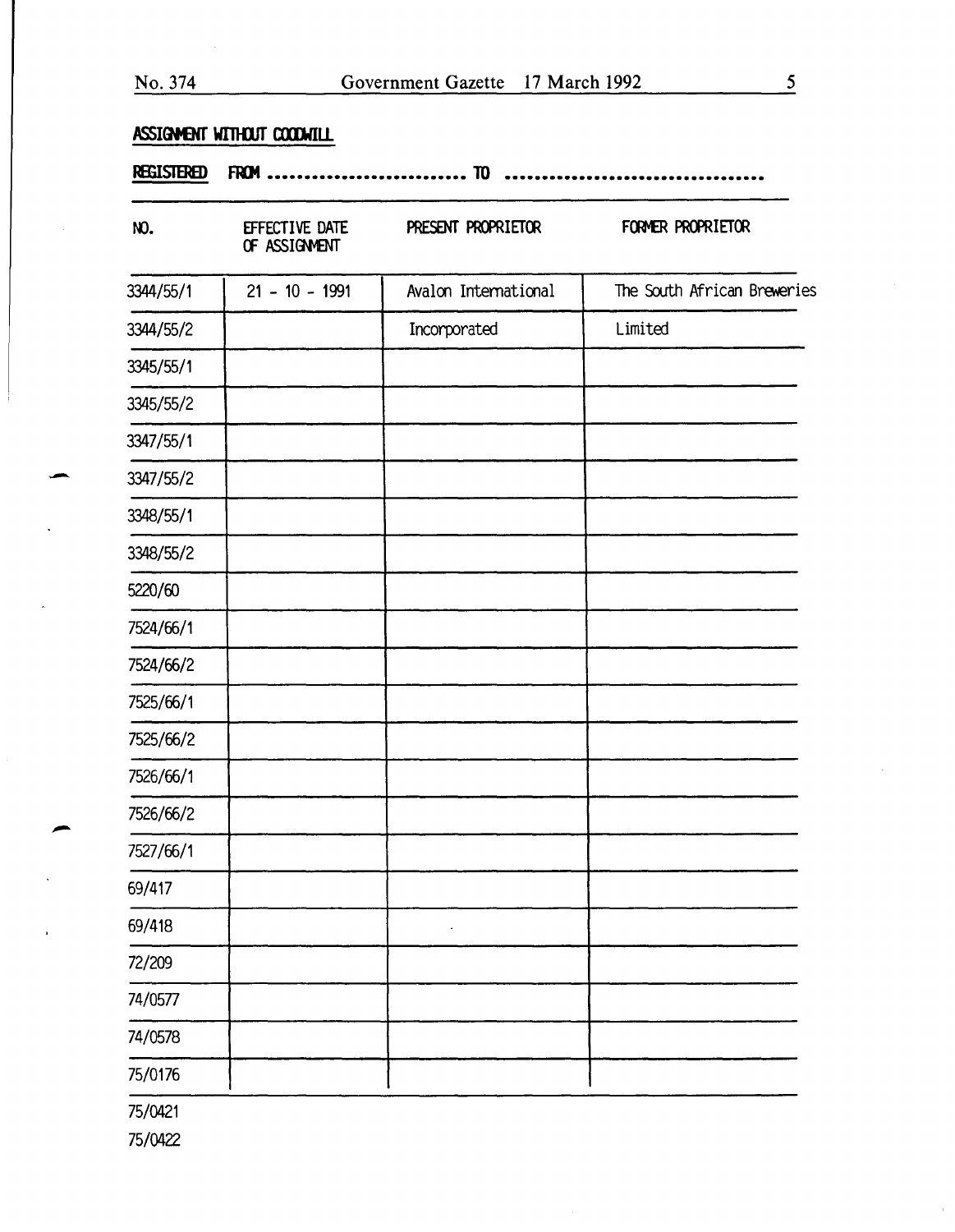$\overline{\phantom{0}}$ 

 $\mathbf{A}$ 

# ASSIGMENT WITHOUT COODWILL

#### REGISTERED FROM ••••••••••••••••••••••••••• 1D

| NO.     | EFFECTIVE DATE<br>OF ASSIGNENT | PRESENT PROPRIETOR | FORMER PROPRIETOR        |
|---------|--------------------------------|--------------------|--------------------------|
| B78/529 |                                |                    |                          |
| 78/530  |                                |                    |                          |
| 79/0623 |                                |                    |                          |
| 81/0219 |                                |                    | $\overline{\phantom{a}}$ |
| 81/0220 |                                |                    |                          |
| 81/0938 |                                |                    |                          |
| 81/0939 |                                |                    |                          |
| 81/0940 |                                |                    | $\bar{z}$                |
| 81/0941 |                                |                    |                          |
| 82/0953 |                                |                    |                          |
| 82/0954 |                                |                    |                          |
| 83/0525 |                                |                    |                          |
| 83/0526 |                                |                    |                          |
| 83/1035 |                                |                    |                          |
| 84/0246 |                                |                    |                          |
| 84/0247 |                                |                    |                          |
| 84/0319 |                                |                    |                          |
| 84/0320 |                                |                    |                          |
| 84/0418 |                                |                    |                          |
| 84/0419 |                                |                    |                          |
| 84/0506 |                                |                    |                          |
| 84/0507 |                                |                    |                          |
| 84/0724 | 85/0986                        |                    |                          |

84/0693 85/0870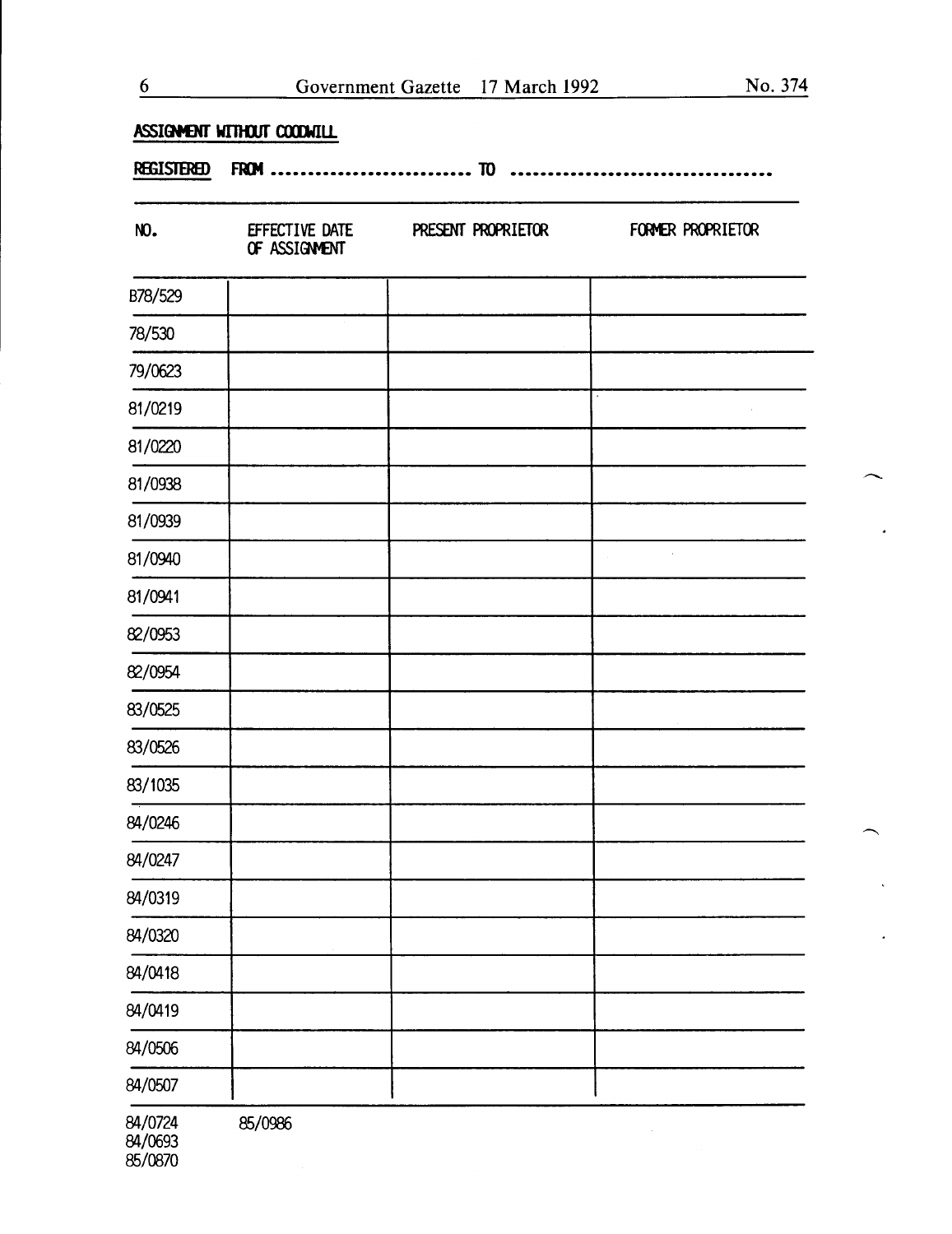|                   | ASSIGMENT WITHOUT COODWILL      |                    |                   |
|-------------------|---------------------------------|--------------------|-------------------|
| <b>REGISTERED</b> |                                 |                    |                   |
|                   |                                 |                    |                   |
| NO.               | EFFECTIVE DATE<br>OF ASSIGNMENT | PRESENT PROPRIETOR | FORMER PROPRIETOR |
| 87/0522           |                                 |                    |                   |
| 87/0523           |                                 |                    |                   |
| 87/0524           |                                 |                    |                   |
| 87/0525           |                                 |                    |                   |
| 87/0526           |                                 |                    |                   |
| 87/0527           |                                 |                    |                   |
| 87/1432           |                                 |                    |                   |
| APPL 89/1008      |                                 |                    |                   |
| APPL 89/1009      |                                 |                    |                   |
| APPL 89/1010      |                                 |                    |                   |
| APPL 89/1011      |                                 |                    |                   |
| APPL 89/1044      |                                 |                    |                   |
| APPL 89/1045      |                                 |                    |                   |
| APPL 91/0109      |                                 |                    |                   |
| APPL 91/0164      |                                 |                    |                   |

-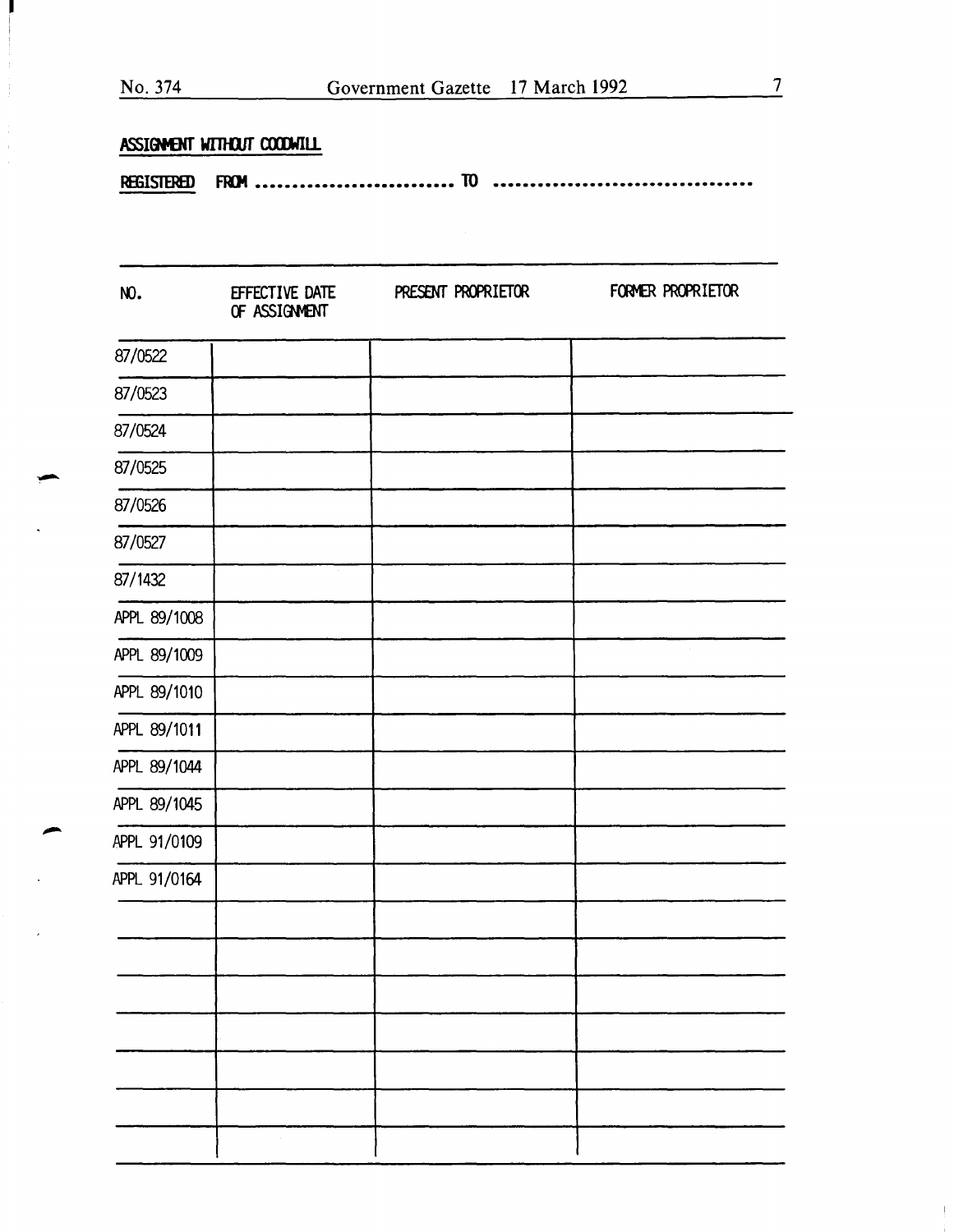-<br>-<br>-

## **ASSIGMENT WITHOUT COODWILL**

**JSISTBI:I)** •'• ••••••••••••••••••••••••••••••••••••••••••••••••••••••••••••

| NO.      | EFFECTIVE DATE<br>OF ASSIGNMENT | PRESENT PROPRIETOR   | FORMER PROPRIETOR          |
|----------|---------------------------------|----------------------|----------------------------|
| 79/1511  | $27 - 09 - 91$                  | Daniel Mills & Sons  | Anchor Yeast Properties    |
| 84/1386  |                                 | Holdings Limited     | (Proprietary) Limited      |
| 78/0617  | $4 - 9 - 91$                    | Powertech Industries | Lascon Lighting Industries |
| 78/0618  |                                 | (Pty) Limited        | (Pty) Limited              |
| 78/06/19 |                                 |                      |                            |
| 79/1448  |                                 |                      |                            |
| 79/1449  |                                 |                      |                            |
| 79/1600  |                                 |                      |                            |
| 79/1601  |                                 |                      |                            |
| 80/0032  |                                 |                      |                            |
| 80/0033  |                                 |                      |                            |
| 83/1270  |                                 |                      |                            |
| 4181/58  | $02 - 08 - 89$                  | Faberge USA, Inc.    | Castel Wallance, Inc.      |
| 74/0708  | $20 - 06 - 91$                  | Pitman - Moore, Inc. | America Cyanamid Company   |
|          |                                 |                      |                            |
|          |                                 |                      |                            |
|          |                                 |                      |                            |
|          |                                 |                      |                            |
|          |                                 |                      |                            |
|          |                                 |                      |                            |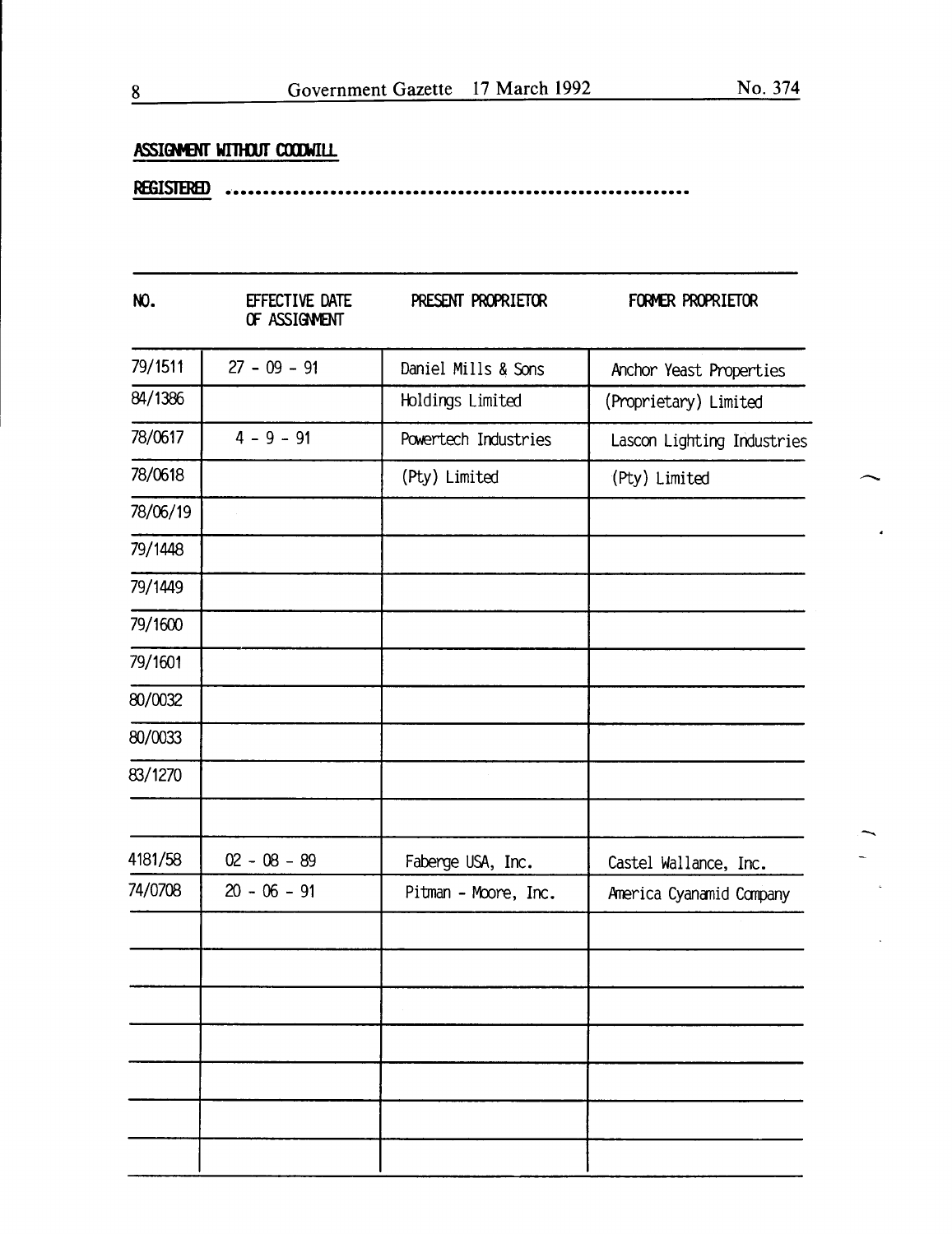## ASSIGMENT WITHOUT COODWILL

| NO.     | EFFECTIVE DATE<br>OF ASSIGNMENT | PRESENT PROPRIETOR     | FORMER PROPRIETOR          |
|---------|---------------------------------|------------------------|----------------------------|
| 81/1107 | $01 - 04 - 90$                  | NAMSWA Oil (Pty) Ltd.  | NANSWA Industrial Holdings |
| 81/1108 |                                 |                        | (Pty) Limited              |
| 81/1109 |                                 |                        |                            |
| 79/0600 |                                 |                        |                            |
| 87/1292 | $14 - 08 - 91$                  | Adcock Ingram          | Adcock Ingram Laboratories |
| 87/1309 |                                 | Consumer Products Ltd. | Limited.                   |
| 87/1310 |                                 |                        |                            |
| 87/1311 |                                 |                        |                            |
| 87/1312 |                                 |                        |                            |
| 87/1291 |                                 |                        |                            |
| 87/1300 |                                 |                        |                            |
| 87/1295 |                                 |                        |                            |
| 54/3090 |                                 |                        |                            |
| 87/1299 |                                 |                        |                            |
| 87/1307 |                                 |                        |                            |
| 87/1308 |                                 |                        |                            |
| 87/1155 |                                 |                        |                            |
|         |                                 |                        |                            |
|         |                                 |                        |                            |
|         |                                 |                        |                            |
|         |                                 |                        |                            |
|         |                                 |                        |                            |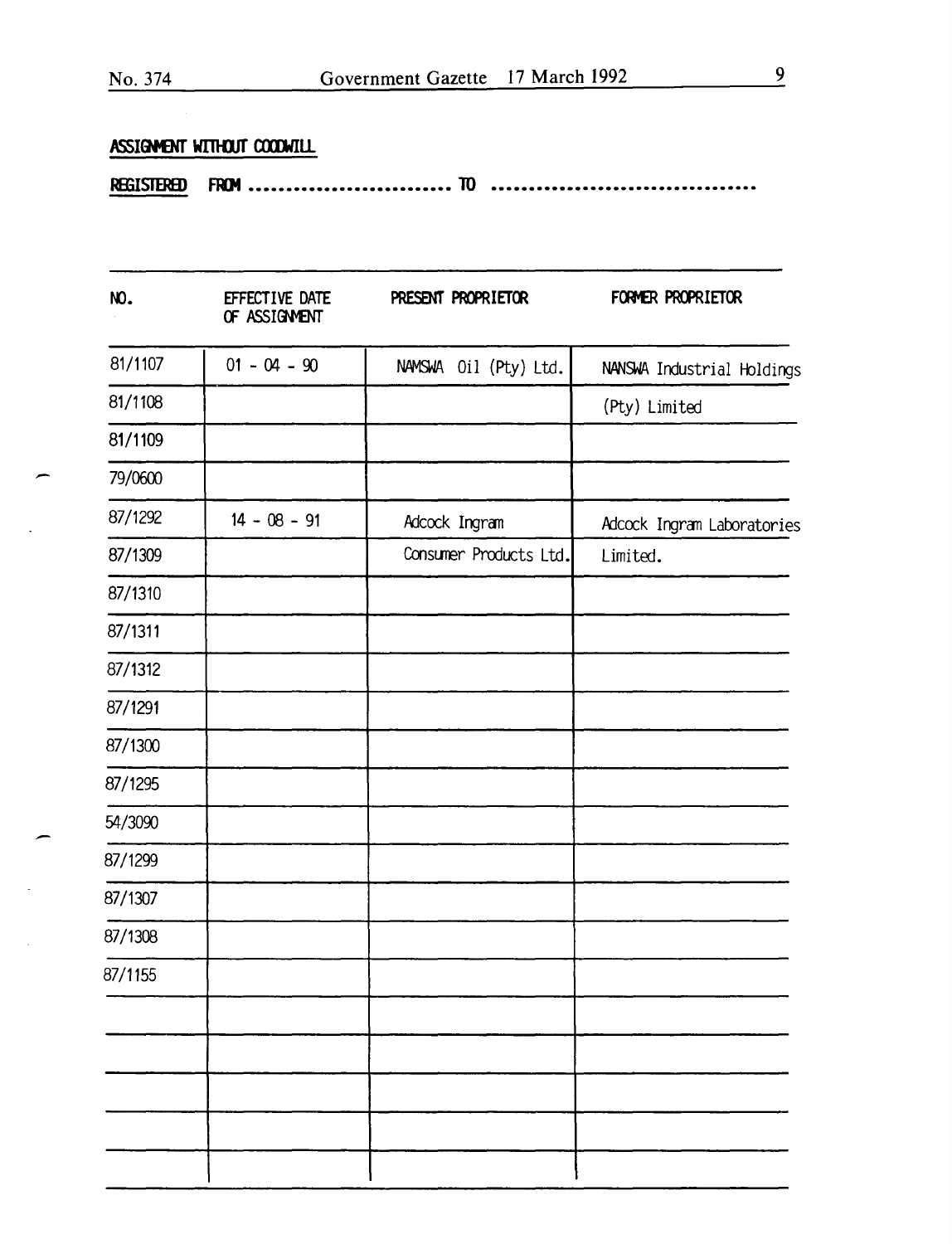$\frown$ 

 $\mathcal{L}$ 

# CHANGE OF NAME OF PROPRIETOR REGISTERED

FROM  $01-.12..91$ ............... TO  $.31-.12..91$ ............

| NO.       | PRESENT<br><b>NAME</b> | FORMER NAME            |
|-----------|------------------------|------------------------|
| 2677/52   | Asta MDICA Aktienge -  | Asta Pharma Aktienge - |
| 2874/53   | Sellschaft             | Sellschaft             |
| 3027/54   |                        |                        |
| 3885/57   |                        |                        |
| 4489/59/1 |                        |                        |
| 4489/59/2 |                        |                        |
|           |                        |                        |
| 4490/59/1 |                        |                        |
| 4490/59/2 |                        |                        |
| 4491/59/1 |                        |                        |
| 4491/59/2 |                        |                        |
|           |                        |                        |
|           |                        |                        |
|           |                        |                        |
|           |                        |                        |
|           |                        |                        |
|           |                        |                        |
|           |                        |                        |
|           |                        |                        |
|           |                        |                        |
|           |                        |                        |
|           |                        |                        |

L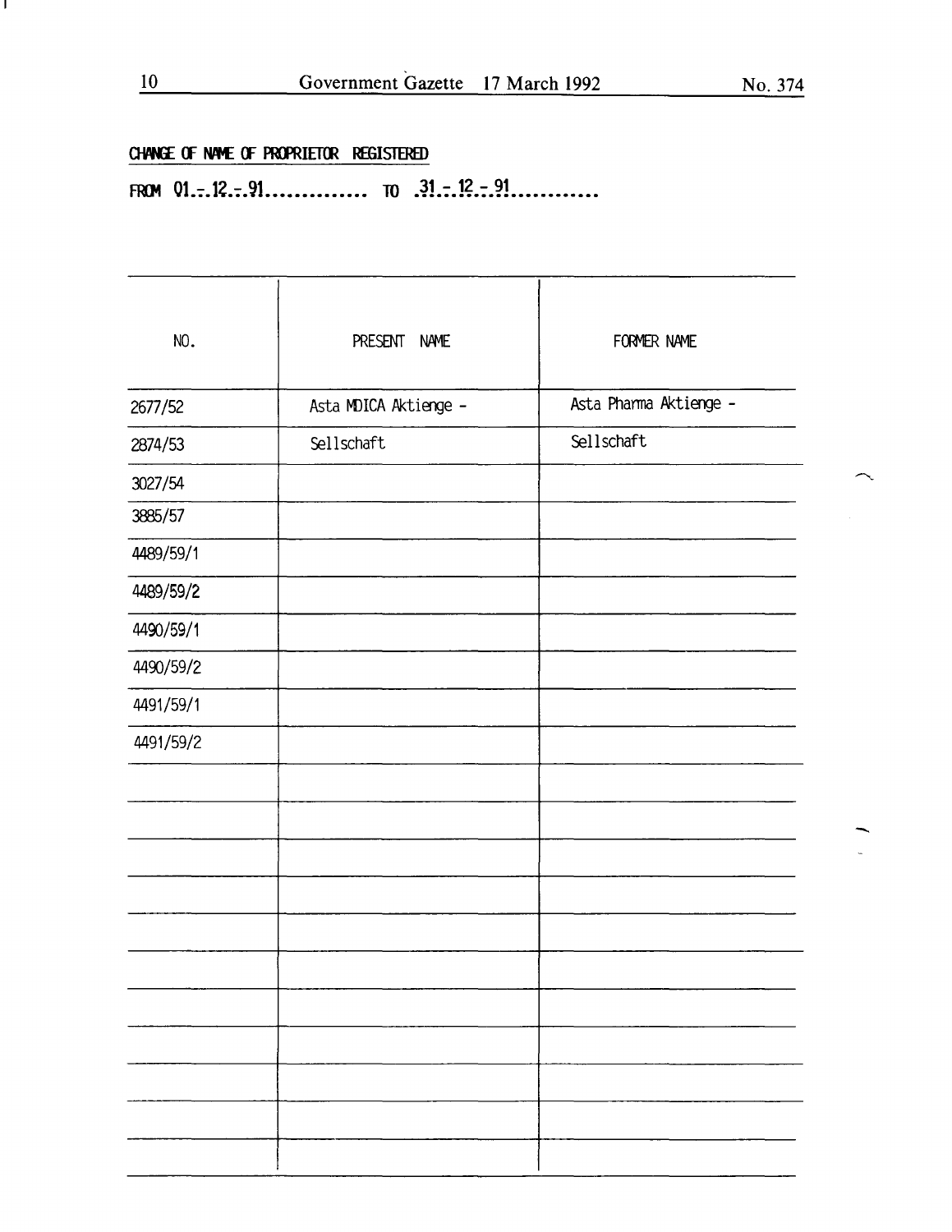¥

FROM .01...12...91.......... TO ...31...12...91..........

CHANGE OF ADDRESS OF PROPRIETOR REGISTERED

| NO.     | NAME AND ADDRESS OF PROPRIETOR                       |
|---------|------------------------------------------------------|
| 82/0101 | Companies General Des Establishments Michelin -      |
|         | Michelin & Cie of 12, cours sablon, 63040 Clemmont - |
|         | ferrand cedex, France.                               |
|         |                                                      |
|         |                                                      |
|         |                                                      |
|         |                                                      |
|         |                                                      |
|         |                                                      |
|         |                                                      |
|         |                                                      |
|         |                                                      |
|         |                                                      |
|         |                                                      |
|         |                                                      |
|         |                                                      |
|         |                                                      |
|         |                                                      |
|         |                                                      |
|         |                                                      |
|         |                                                      |